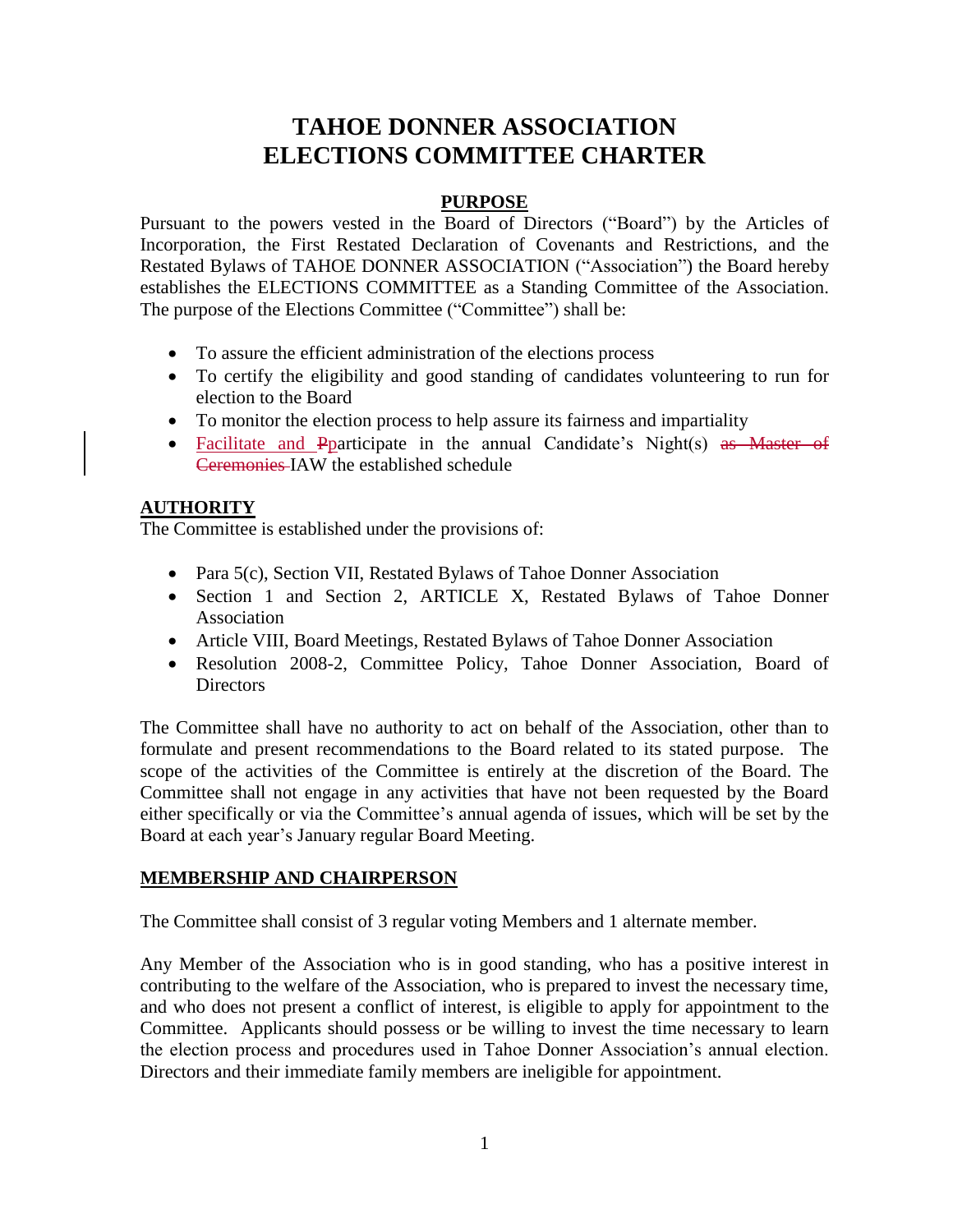Co-owners of a property and immediate family members are ineligible to serve simultaneously on the Committee. The Board shall make all appointments to the Committee.

Management shall appoint a Staff Member to serve as an ex-officio, non-voting staff liaison to the Committee whose function is to provide administrative and logistic support, and to facilitate communication between Management, the Committee, and the Board.

Other than when the Board finds an exception, regular and alternate members shall be appointed for a finite term of two years (subject to reappointment). Said terms shall be staggered where practicable in order to promote continuity within the Committee.

All prospective new Committee Members wishing to be appointed, and current Committee Members desiring reappointment, shall submit through the Committee Chair to the Executive Assistant their written request to be a Committee Member stating their interest and willingness to serve on the Committee; all requests shall be forwarded to the Board for approval. Initial applications shall include a brief summary of the applicant's skills, abilities and experiences which the applicant possesses that are relevant to the purpose of the Committee; a brief summary is not required for reappointment applications.

The Committee shall elect, from among its membership, the Committee's Chairperson, who will serve for a period of one year. If no other Committee member is then willing to assume the duties of the Chairperson, the incumbent Chairperson may be reappointed by the Board.

The provisions of the Association's Committee Policy, as set forth in Resolution 2005-8 or subsequent Board action, shall apply to the Committee.

#### **COMMITTEE ADMINISTRATION Meetings:**

Committee meetings shall be at the discretion of the Committee Chairperson, unless otherwise directed by the Board. Normally, meetings shall be held monthly; however, meetings can be held as infrequently as every three months if the Committee's business does not justify more frequent meetings. Meetings are open to all property owners and will be noticed on the Northwoods Clubhouse bulletin board; notice is required by ARTICLE VIII, Restated Bylaws of Tahoe Donner Association. Committee members are expected to attend scheduled meetings on a regular basis. Summaries of the discussions, along with a record of actions and recommendations made, shall be maintained and provided to the Board. Decisions of the Committee shall be reached by the majority vote of members present and constituting a quorum.

#### **Quorum Requirements:**

A quorum of at least two (2) members shall be required to conduct business.